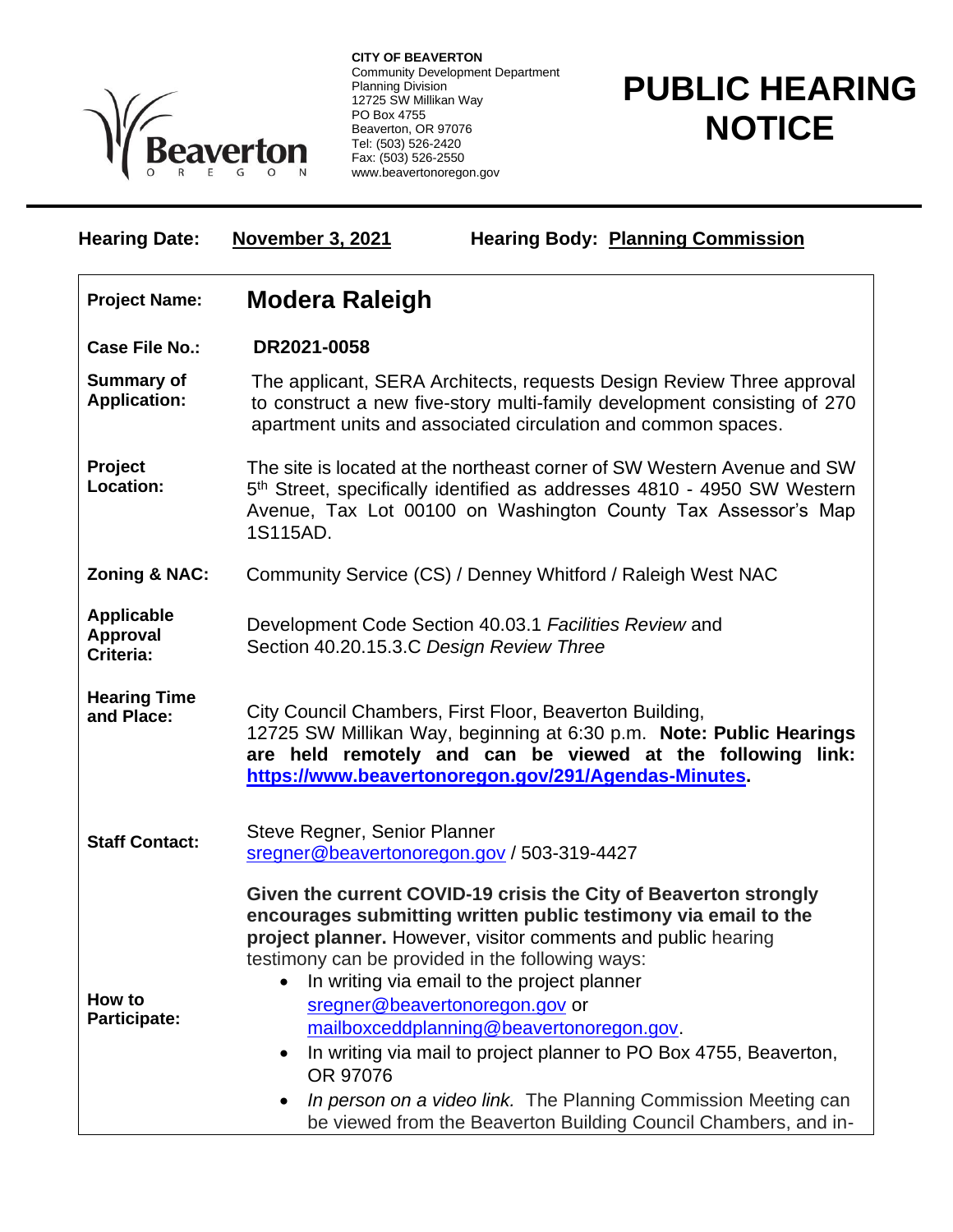person public hearing testimony may be provided on a computer set up in the Beaverton Building.

• *Join Zoom webinar conference via phone or computer. Meeting ID and password, as well as the meeting link, can be found at*  [https://www.beavertonoregon.gov/291/Agendas-Minutes.](https://www.beavertonoregon.gov/291/Agendas-Minutes)

*NOTE: The City of Beaverton has declared a State of Emergency due to COVID-19 and the Community Development Division is closed to the public until further notice. The Community Development Department is evaluating temporary changes to processes and procedures to respond appropriately to the COVID-19 State of Emergency, and is committed to ensuring that the land use review process continues to fulfill the requirements of state and local law while protecting the health and wellbeing of the community.*

During this State of Emergency, staff strongly encourages you to submit any testimony comments or questions via email to the Project Planner. Pursuant to Section 50.83 of the Beaverton Development Code, written comments or exhibits submitted prior to the hearing to be submitted by staff at the hearing must be received by the City Recorder no later than 4:30 p.m. on the day of the scheduled hearing. Mailed written comments to the Commission should be sent to the attention of Steve Regner, Planning Division, PO Box 4755, Beaverton, OR 97076. To be made a part of the staff report, correspondence needs to be received by **October 22, 2021**. All written testimony provided prior to the meeting will be provided to Planning Commission prior to their decision. Please reference the Case File Number and Project Name in your written comments. Comments may also be provided via email to [sregner@beavertonoregon.gov.](mailto:sregner@beavertonoregon.gov)

Staff strongly encourages you to participate in the public process by reviewing documents online and viewing the public meeting at [https://www.beavertonoregon.gov/291/Agendas-Minutes.](https://www.beavertonoregon.gov/291/Agendas-Minutes) The City has implemented a phone-based tool for submitting oral testimony at Planning Commission meetings and/or provide an opportunity to testify via webcam at the Beaverton Building during the hearing. The telephone call-in line for public testimony during the public hearing is 503-755-9544. If you do not have the technology to view documents, watch, or participate in the meeting, please contact the project planner for additional support.

## **Facilities Review Committee Meeting Day: October 13, 2021**

The Facilities Review Committee is not a decision making body, but advises the Director and Planning Commission on a project's conformity to the technical criteria specified in Section 40.03.1 of the Beaverton Development Code. The Director will include the Committee's recommendation in the staff report to the decision making authority. The Facilities Review Committee meeting is open to the public, but is not intended for public testimony.

A copy of the pre-application conference notes, neighborhood meeting information, and all other documents and evidence submitted by or on behalf of the applicant, and applicable review criteria, are available for inspection at the Beaverton Planning Division, 4<sup>th</sup> floor, Beaverton Building, 12725 SW Millikan Way, between the hours of 7:30 a.m. and 4:30 p.m. Monday through Friday, except holidays. A copy of the staff report will be available for inspection at no cost at least seven (7) calendar days before the hearing. A copy of any or all materials will be provided at reasonable cost. A copy of the staff report may also be viewed online at: [www.beavertonoregon.gov/DevelopmentProjects](http://www.beavertonoregon.gov/DevelopmentProjects)

The Planning Commission shall conduct hearings in accordance with adopted rules of procedure and shall make a decision on the development application after the hearing closes. Failure to raise an issue in a hearing, by testifying in person or by letter, or failure to provide statements or evidence with sufficient specificity to afford the decision making authority an opportunity to respond to such issue, precludes appeal to the Land Use Board of Appeals on the issue.

*Accessibility information: This information can be made available in large print or audio tape upon request. Assistive listening devices, sign language interpreters, or qualified bilingual interpreters can be*